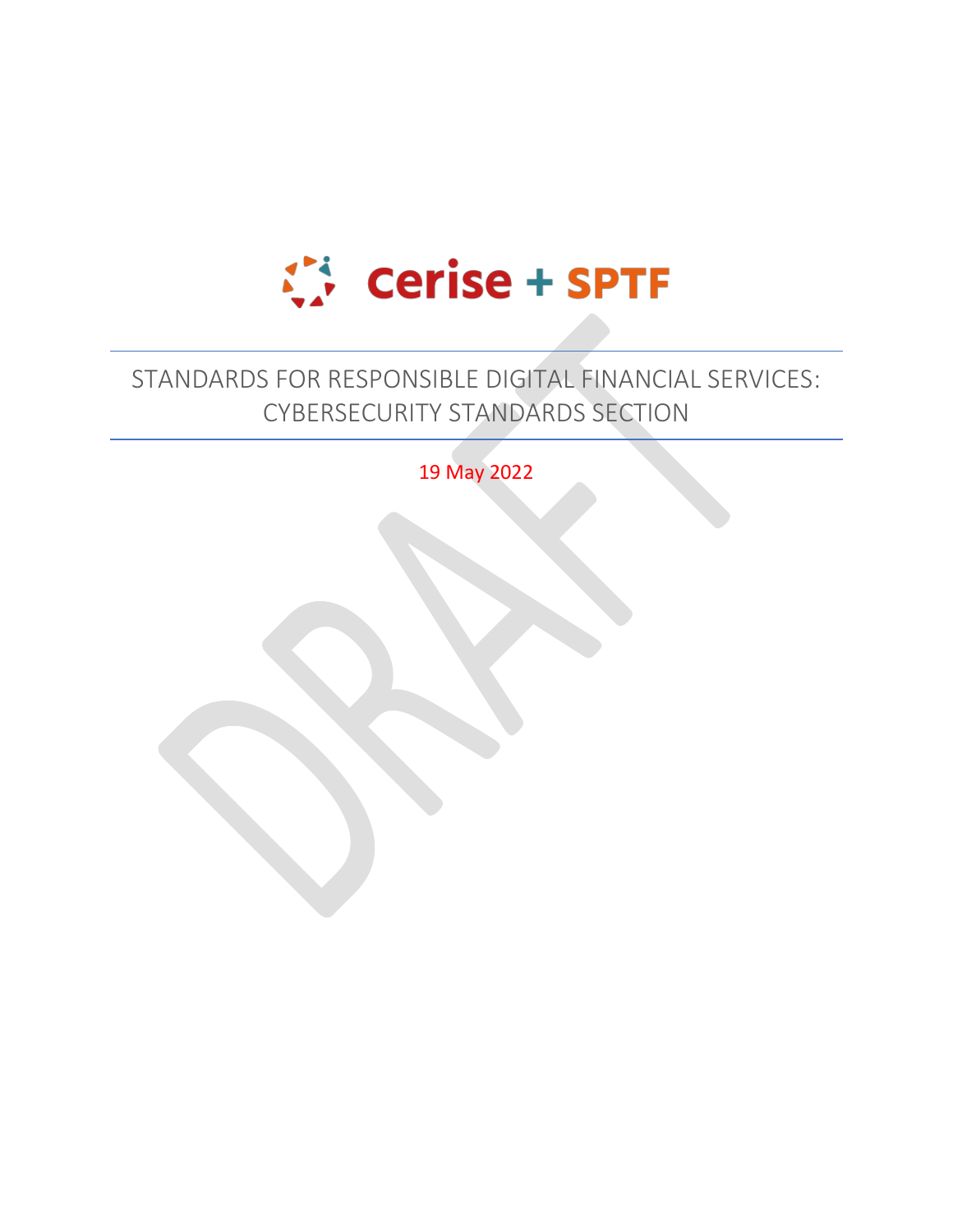

# **CERISE + SPTF Draft Standards: Cybersecurity**

*(as of 19 May 2022)*

#### **Standards for Cybersecurity**

- 1. Define board and management responsibilities related to data security, including how the board will ensure risk management related to digital innovation and activities.
- 2. Include cybersecurity costs in the budget every year.
- 3. Implement a cybersecurity system that has at minimum these features: physical security, daily (at minimum) data back-up, ongoing automated checks that flag any suspicious activity, and an always-operational data security system that detects attempts to hack into your files.
- 4. At least once every quarter, have a professional (either internal or external) try to hack your own data.
- 5. When setting up a data security system, take the following actions:
	- Increase awareness of management and the board.
	- Get an external audit of your data security.
	- Strengthen all gap areas.
	- Train the technical team on risk management.
- 6. Identify what is core to business function versus what is less important, and implement the strongest security measures for the fundamental functions.
- 7. Take the following actions to achieve acceptable cyber-resilience:
	- Develop threat scenarios for the kinds of incidents that relate to your organization's highest priority cyber risks.
	- Have a response plan for cyberattacks.
	- Build capacity to respond to those scenarios.
- 8. Any time you release a new digital product/service, assess data security for that product/service specifically, and implement new security measures as needed.
- 9. Monitor employees' use of computer systems and audit their activities.
- 10. Learn what cybersecurity measures any potential partner has in place, and work only with those with adequate cybersecurity systems.
- 11. If you work with a potential partner, assess cybersecurity risks that arise from the interconnection of your systems, and implement risk mitigation measures as needed.
- 12. Identify which person or team, either internal or external, is in charge of cybersecurity and, including who is in charge when the main person is out of the office.
- 13. Train customers on cybersecurity, on an ongoing basis.
- 14. Train employees on cybersecurity, on an ongoing basis., covering at minimum their own responsibilities, how to talk to customers about cybersecurity, and how to direct customers to the right person if customers raise an issue.
- 15. Train board members on cybersecurity, on an ongoing basis.
- 16. Report data on cybersecurity (e.g., hack attempts, measures taken, new risks identified) to the board at minimum quarterly.
- 17. Report data on security activities to management at minimum weekly.
- 18. Notify customers within 24 hours if you do get hacked.
- 19. If customers lose money because your systems got hacked, refund the customer.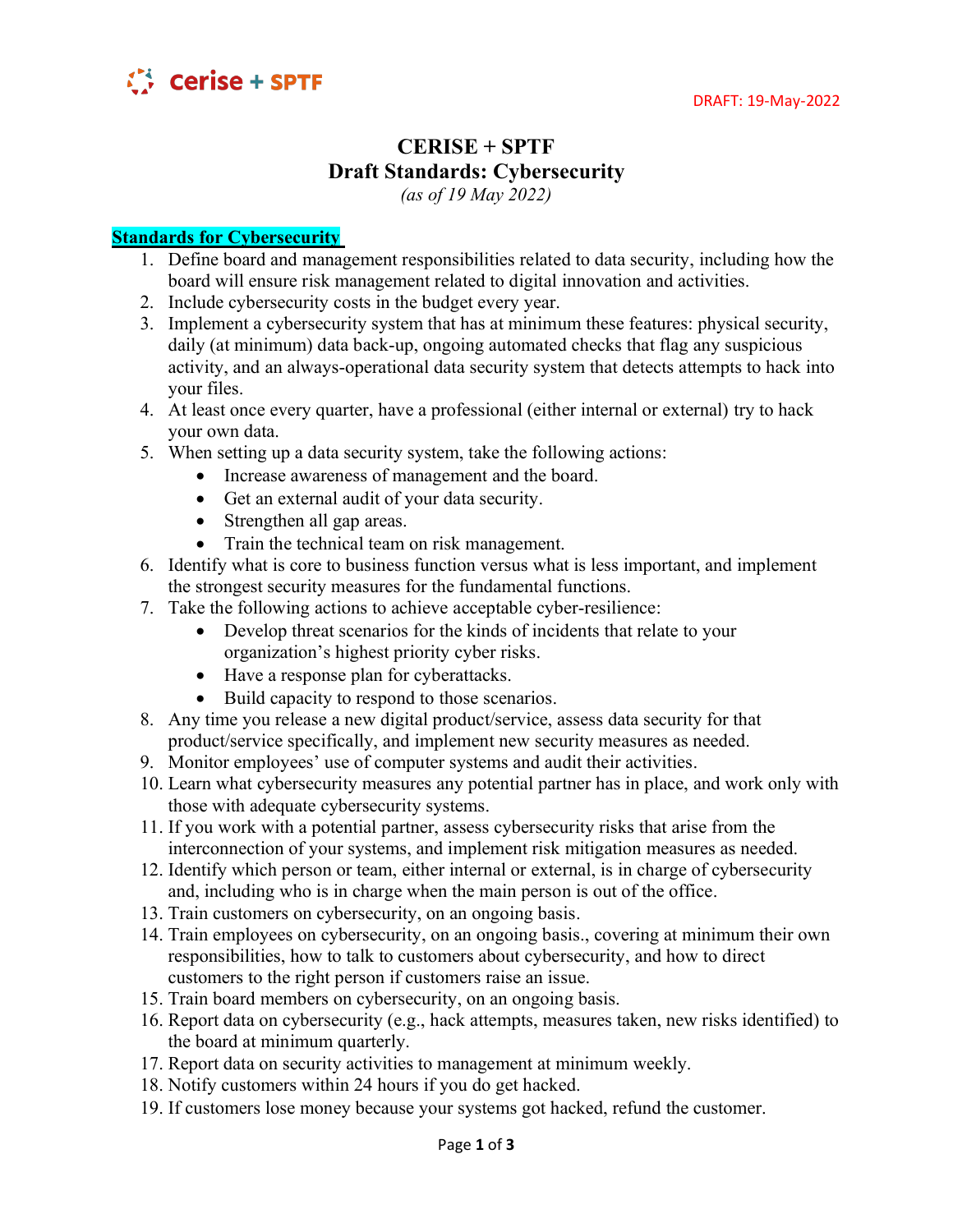

- 20. Notify other FSPs in your market of any attempts hackers make on your data security, including sharing the specific methodology they used.
- 21. Participate in any initiatives in your country or region involving information sharing about cybersecurity threats.
- 22. If you do not have the resources to invest in cybersecurity, then do not offer digital financial services.

## Guidance on cybersecurity: concepts, examples of real practice, and questions to address

### **Concepts**

- We should have standards not just for cybersecurity, which helps reduce risk of cyber attaches, but also cyber-resilience, which allow FSPs to address problems when they are attacked and remain operational.
- In general, less access is more secure.
- There are several cybersecurity frameworks that say you must work on the physical security, the information systems themselves, and the vendors (interconnection with vendors and customers).
- Include in the contract with the vendor of your core banking system a requirement that they share with you their cybersecurity yearly assessment, to make sure the product has a secure development framework.
- Cybersecurity is a necessity but very expensive for each individual FSP. A solution could be to set up regional cybersecurity centers. FSPs would share resources.
- Some ideas for training customers on cybersecurity:
	- o Send reminders via SMS at regular intervals
	- o Provide specific examples of what the customer should not do, including if the network is down, do not leave the customer's cash, PIN or phone with an agent for them to complete the transaction when the network is restored.
- Note: Studies show that women are less likely to change the default PIN, more likely to use the same PIN as others in the community, and more likely to give their phones to agents.

#### Examples of real practice

- Conduct a self assessment using the Africa Cybersecurity Resource Centre (ACRC) selfassessment tool: [https://start.cyber4africa.org/.](https://start.cyber4africa.org/) This survey will ask a few questions and provide recommendations. Keep in mind that it is a self-assessment tool which only touches the surface of information security. It provides a very basic maturity level estimate and some basic recommendations.
- x Consult *[Carnegie Endowment for International Peace Cyber Resilience Capacity](https://carnegieendowment.org/specialprojects/fincyber/guides)  [Building Toolkit](https://carnegieendowment.org/specialprojects/fincyber/guides)*. Has specifics of roles related to board and management, including Chief Information Security Officer, and processes for protection of the FSP, protection of the consumer, workforce development, incidence response.
- Some mobile network operations have Internet management policies, which they update every six months.